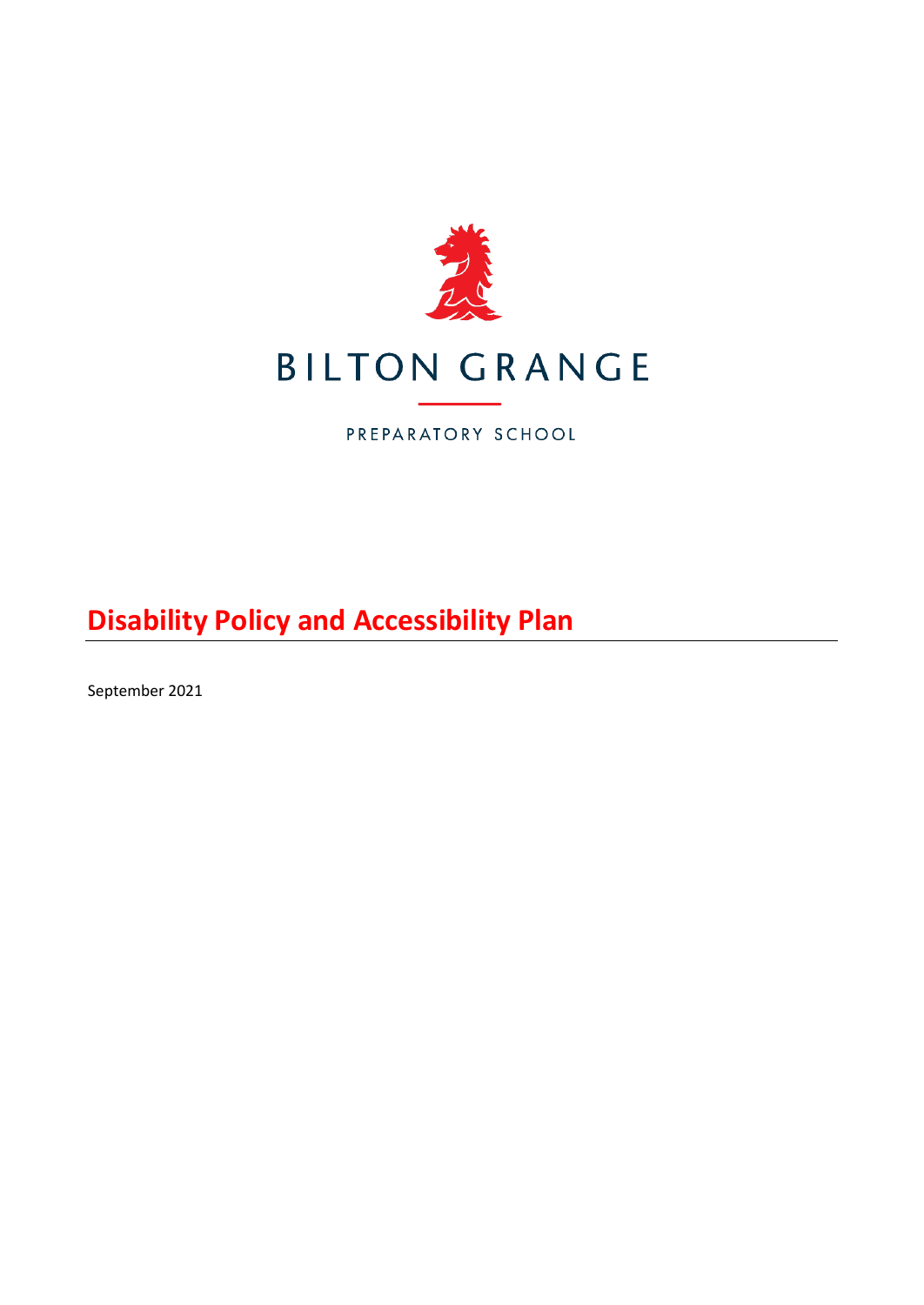# **BILTON GRANGE SCHOOL DISABILITY POLICY AND ACCESSIBILITY PLAN 2021 – 24**

| <b>Contents</b> |                        | Page    |
|-----------------|------------------------|---------|
|                 | Introduction           |         |
|                 | Statement of Intent    |         |
|                 | The Disability Policy  | $3 - 7$ |
|                 | The Accessibility Plan | $8 - 9$ |

#### **INTRODUCTION**

This document contains two key parts: The overarching Disability Policy and the Accessibility Plan 2018-2021. It applies both to the acceptance of pupils and the employment of staff.

It takes into account:

- The Equality Act 2010 and the United Nations (UN) Convention on disability rights. (NB: The Equality Act replaced the Disability Discrimination Act 1995).
- The Children and Families Act 2014 (Transitional and Saving Provisions) (Amendment) (No.2) Order 2014 as amended by the Children and Families Act 2014 (Transitional and Saving Provisions) (Amendment) Order 2015.
- The Special Educational Needs and Disability Regulations 2014.
- Special Educational Needs and Disability Code of Practice: 0 -25 years updated May 2015

In respect of pupils, it is to be read in conjunction with the Bilton Grange Learning Development Policy (No 16), Admissions Policy (No 53) and Equal Opportunities Policy (No 41).

In accordance with Schedule 10 of the Equality Act 2010 (Accessibility for disabled pupils), the school is required to have an accessibility plan under review which addresses how Bilton Grange:

- Plans to increase the extent to which disabled pupils (including those with special educational needs) can participate in the school's curriculum;
- Can improve the physical environment of the school for the purpose of increasing the extent to which disabled pupils are able to take advantage of the education and benefits, facilities or services provided or offered by the school; and
- Can improve the delivery to disabled pupils of information which is readily accessible to pupils who are not disabled.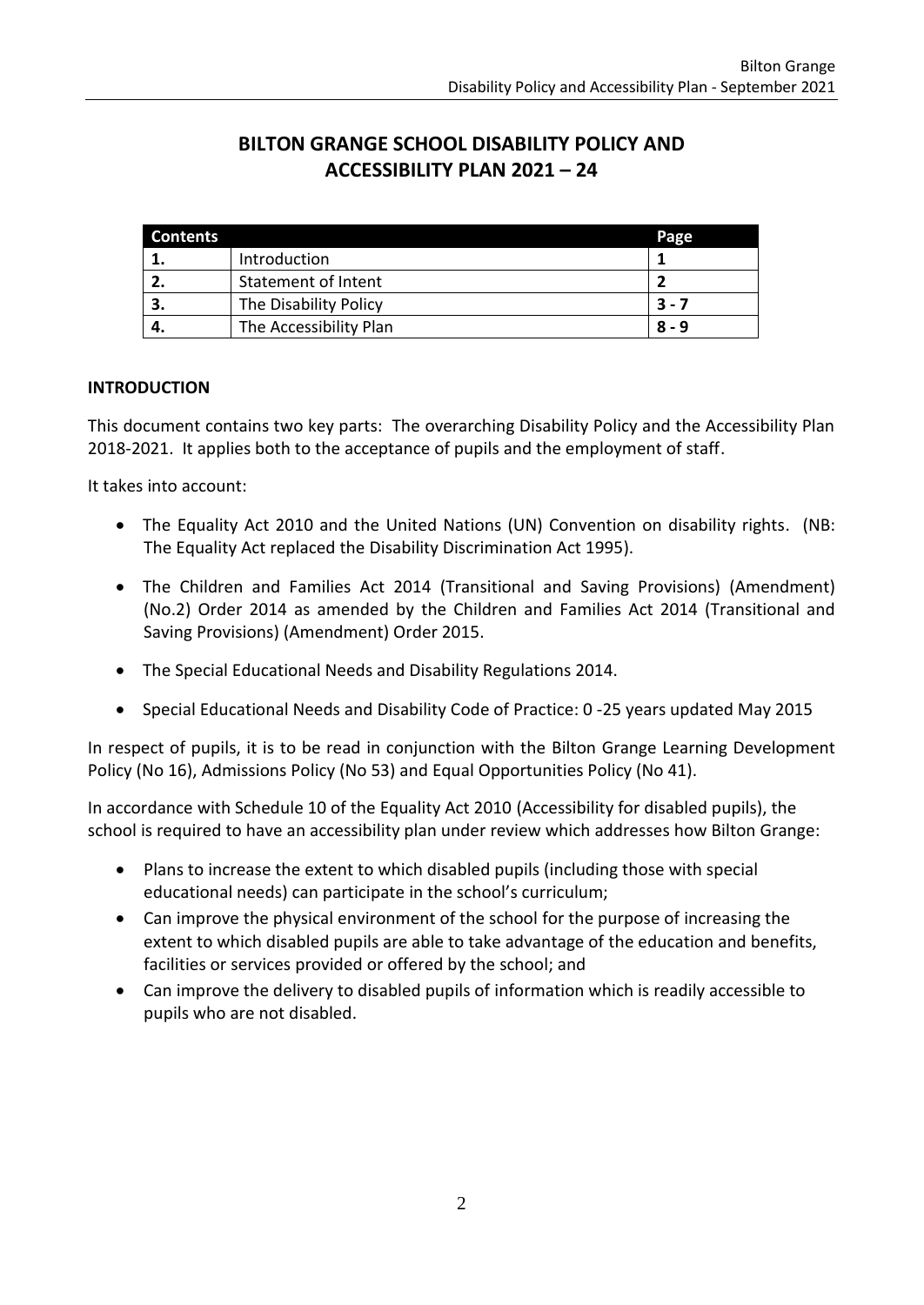#### **STATEMENT OF INTENT**

#### 1. **Duty towards those with disabilities**

Bilton Grange recognises its duties towards pupils, staff, parents, Governors and members of the wider community who have a disability. Where pupils or prospective pupils are concerned Bilton Grange recognises its non-discrimination and planning duty under Schedule 10 of the Equality Act 2010 and Section 19 of the Children and Families Act 2014.

#### 2. **BG as a mainstream school**

Bilton Grange will take children from a wide range of backgrounds and abilities, but they must be able to access the full academic curriculum in order to get the most out of the Bilton Grange experience. As part of its regard for the welfare of all its pupils Bilton Grange must feel reasonably sure that it will be able to educate and develop each prospective pupil to the best of his or her potential and in line with the general standards achieved by that pupil's peers, so that there is every chance that the pupil will have a complete, happy and successful School career, and emerge a confident, well-educated and well-rounded adult.

#### 3. **Commitment to educate the 'whole child'**

A central part of Bilton Grange's philosophy is that it seeks to offer more than a merely academic education, and strives to develop excellence in a wide range of fields such as music, drama, and sport. Bilton Grange accordingly expects its pupils to take part in such activities to the best of their abilities and regards the willingness and ability to do so as part of its admissions criteria. These admissions criteria must continue to be met throughout the pupil's time at the School.

# 4. **Disclosure of disability information**

Bilton Grange requires parents to complete a form giving details of any learning difficulties, disability or other medical condition/need in respect of a prospective pupil known or diagnosed at the time of application. In assessing any pupil or prospective pupil the School may take such advice and require such assessments as it deems appropriate. Subject to this, the School will be sensitive to any issues of confidentiality.

# 5. **Making reasonable adjustments**

Where it is possible to make reasonable adjustments based upon the information given and advice received, to enable a prospective pupil to take up a place at Bilton Grange and to satisfy the admissions criteria outlined above, the School will make such adjustments as it considers reasonable. The School will seek to make such changes on an anticipatory basis.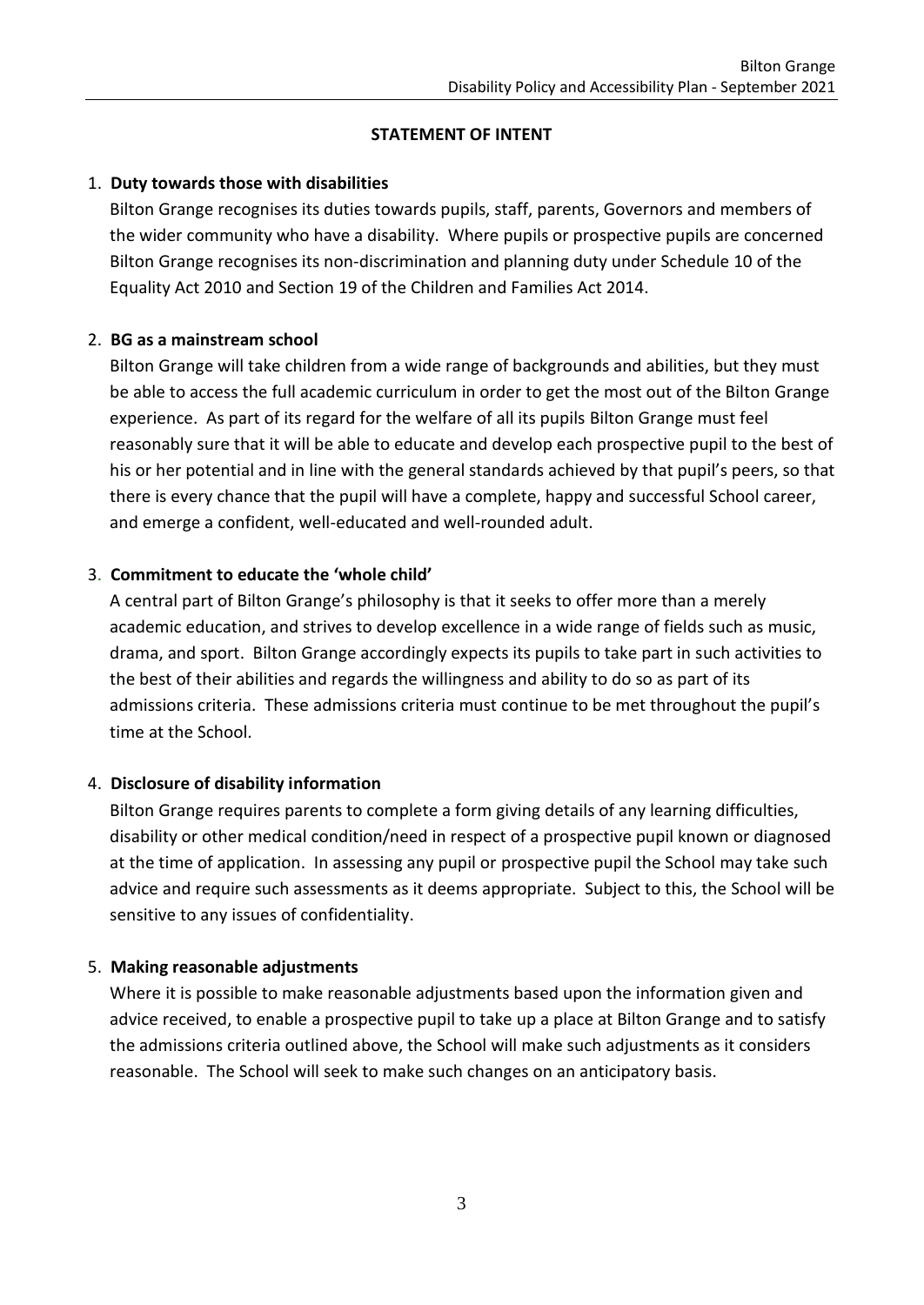# **Disability Policy**

# **1 Aims of this Policy**

- 1.1 To afford opportunity to pupils (including prospective pupils) and employees who have a disability*.* (Whilst this policy is clearly focussed on pupils, where appropriate it equally applies to employees.)
- 1.2 To ensure compliance with the UK Equality Act 2010 and the Disability Discrimination Act 2005.
- 1.3 To have regard to the Special Educational Needs and Disability Code of Practice: 0 -25 years issued by the Department for Education and Department for Health valid from April 2015.

# **2 Policy Statement**

Bilton Grange will –

- 2.1 Maintain and drive a positive culture of anti-discrimination towards disabled people.
- 2.2 Train staff to understand the types of disabilities and how to meet the needs of employees and pupils who have disabilities.
- 2.3 Adopt user-friendly procedures for considering admissions from parents of disabled children
- 2.4 Fulfil the statutory duty to prepare and keep up-to-date an Accessibility plan, with the aim of increasing the accessibility of the School's curriculum, improving the physical environment of Bilton Grange and improving access to information for our employees, pupils and prospective pupils.
- 2.5 Implement and review the Accessibility Plan annually.
- 2.6 Keep under review the Bilton Grange's Admission Policy, LDD Policy, Equal Opportunity and Anti-Bullying policies in line with the relevant statutory legislation and guidance.

# **3 Disability – Definitions:**

A disability is a 'physical or mental impairment which has a substantial and long- term, adverse effect on their ability to perform normal day-to-day activities' **(Equality Act 2010).**

By way of further explanation –

- 3.1 Physical disability includes medical conditions for which a person needs to use a wheelchair, cerebral palsy or brittle bones.
- 3.2 A mental impairment is a recognised mental illness which has been diagnosed, a severe learning difficulty or a psychiatric illness.
- 3.3 'Long-term' means a period of 12 months or longer.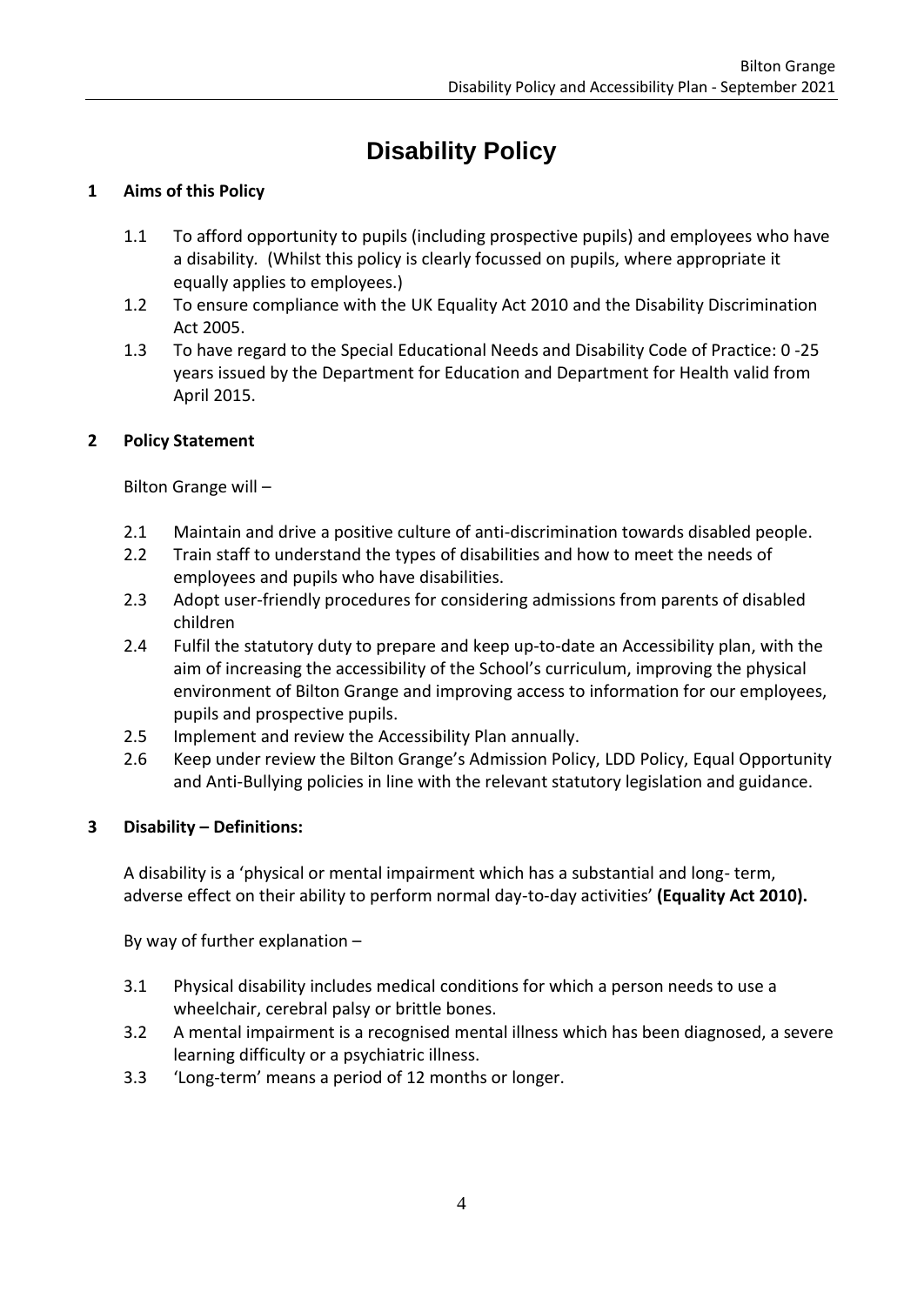3.4 An 'adverse effect on day-to-day activity' means having a 'significant and material' effect on the following: mobility; manual dexterity; physical co-ordination; continence; ability to lift carry or move everyday objects; speech, hearing or eyesight; memory or ability to concentrate, learn or understand; and perception of the risk of physical dangers.

Other disabilities which may amount to a disability include –

- 3.5 Severe disfigurements, scarring conditions and birthmarks. (But not including tattoos or piercings).
- 3.6 Progressive conditions which will result in a substantial long-term adverse effect on day-to-day activity.
- 3.7 A controlled impairment, e.g. a person with a prosthesis, or a person with drugcontrolled epilepsy or diabetes.
- 3.8 A history of impairment, for example a person who used to be disabled and has recovered, for example, a person with a previous mental illness.

Disability does not include –

- 3.9 Hay fever sufferers.
- 3.10 A person with anti-social tendencies such as paedophilia and/or abusive behaviour.
- 3.11 A person diagnosed as HIV positive, until they exhibit physical symptoms or related conditions.
- 3.12 A person who has a behavioural difficulty, for a reason other than a disability, for example, arising from social or domestic circumstances.
- 3.13 A person who is addicted to nicotine, alcohol and other non-prescribed substances.
- 3.14 A person who is diagnosed with personality disorder.

#### **4 Disability Non-Discrimination**

Bilton Grange will not treat a pupil or employee or a prospective pupil or employee less favourably on the grounds of disability without justification. Bilton Grange will not knowingly discriminate against a person on the grounds of disability –

- 4.1 In the arrangements for determining admission or employment procedures.
- 4.2 In the terms on which a place at Bilton Grange is offered.
- 4.3 By refusing or deliberately omitting to accept an application for admission or employment.
- 4.4 In the provision of education and associated services.
- 4.5 By excluding a person on the grounds of their disability.
- 4.6 By victimising a person with a disability.
- 4.7 By failing to take steps to ensure that disabled persons are not placed at a substantial disadvantage in comparison with non-disabled persons.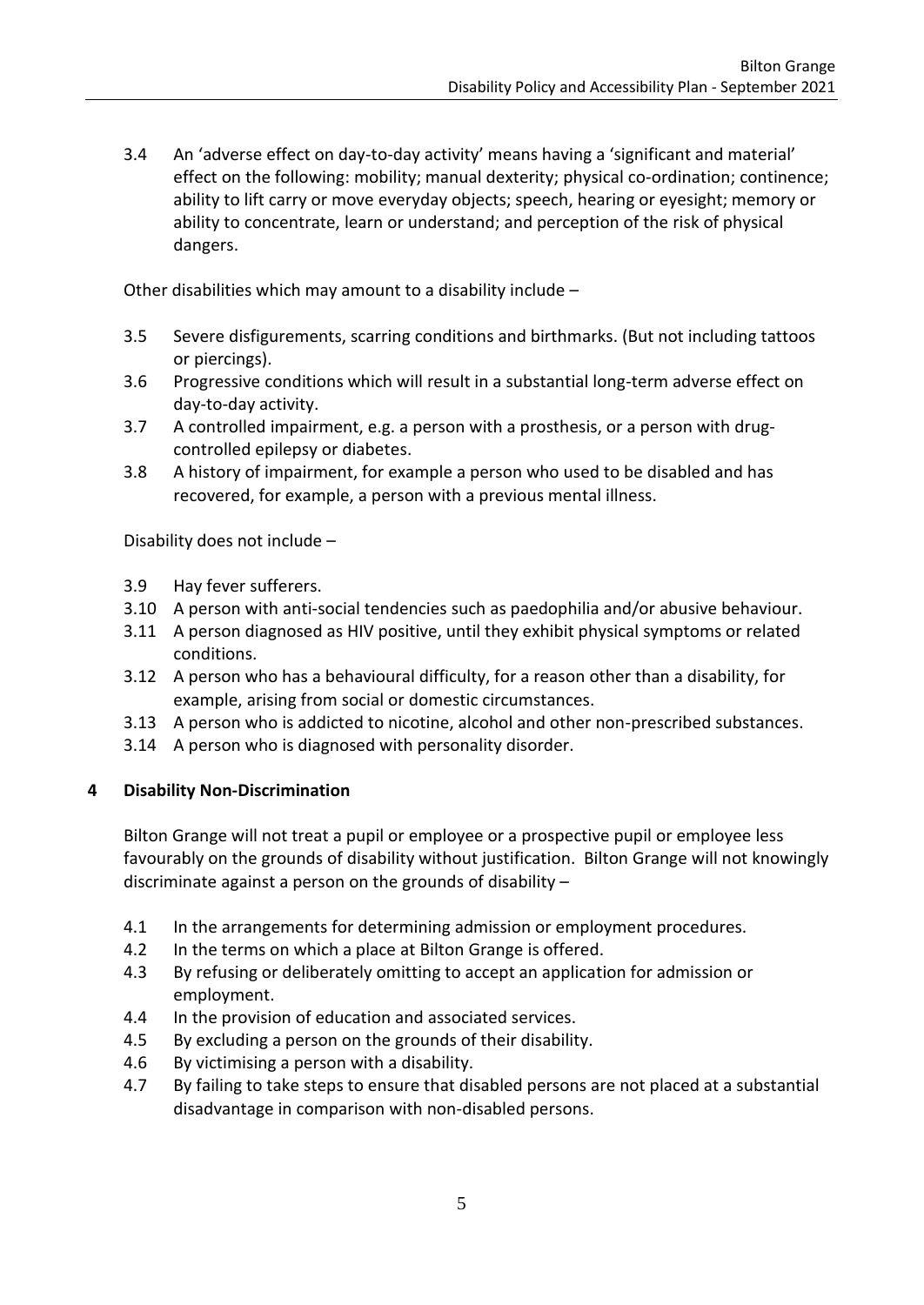#### **5 Admission Procedure for Pupils**

Bilton Grange will be open to applications from any prospective pupil with a physical and/or mental impairment.

By way of further explanation–

- 5.1 The registration or admission form will enable and require the parents to give details of their child's disability.
- 5.2 Every application will be considered on its merits within Bilton Grange's criteria for selection on grounds of the pupil's ability and aptitude regardless of any disability of which the School is aware.
- 5.3 Bilton Grange will treat every application from a disabled pupil in a fair, open-minded way and will eliminate from the admissions process, as far as possible, any significant disadvantages which may be encountered by disabled applicants.
- 5.4 Bilton Grange will, if appropriate, request from the parents or previous school full details in the form of medical reports, educational psychologist reports and any other reports which assess the child's disability so that the School can make an assessment of the adjustments that would be needed in order to provide adequately for the pupil's physical and educational needs.
- 5.5 The applications will be considered on the basis that all 'reasonable adjustments' have been made by Bilton Grange in order to cater for the child's disability. (See definition below).
- 5.6 Bilton Grange will not offer a place if, after all reasonable adjustments have been made, the School would not be able to provide adequately for the pupil's physical and educational needs, or their safety/welfare.
- 5.7 Bilton Grange shall inform the parents of their decision and give details of the reasonable adjustments they are going to make or give reasons why the offer of the place is declined.

#### **6 Education and Associated Services**

Bilton Grange has an on-going duty to make reasonable adjustment in respect of the education and associated services provided. This is a broad expression that covers all aspects of School life.

The range of activities that are covered by the expression include –

- 6.1 the curriculum;
- 6.2 classroom organisation and timetabling;
- 6.3 access to Bilton Grange's facilities and grounds;
- 6.4 school sports;
- 6.5 Bilton Grange policies;
- 6.6 breaks and lunchtimes; the serving of school meals;
- 6.7 assessment and examination arrangements;
- 6.8 school discipline and sanctions;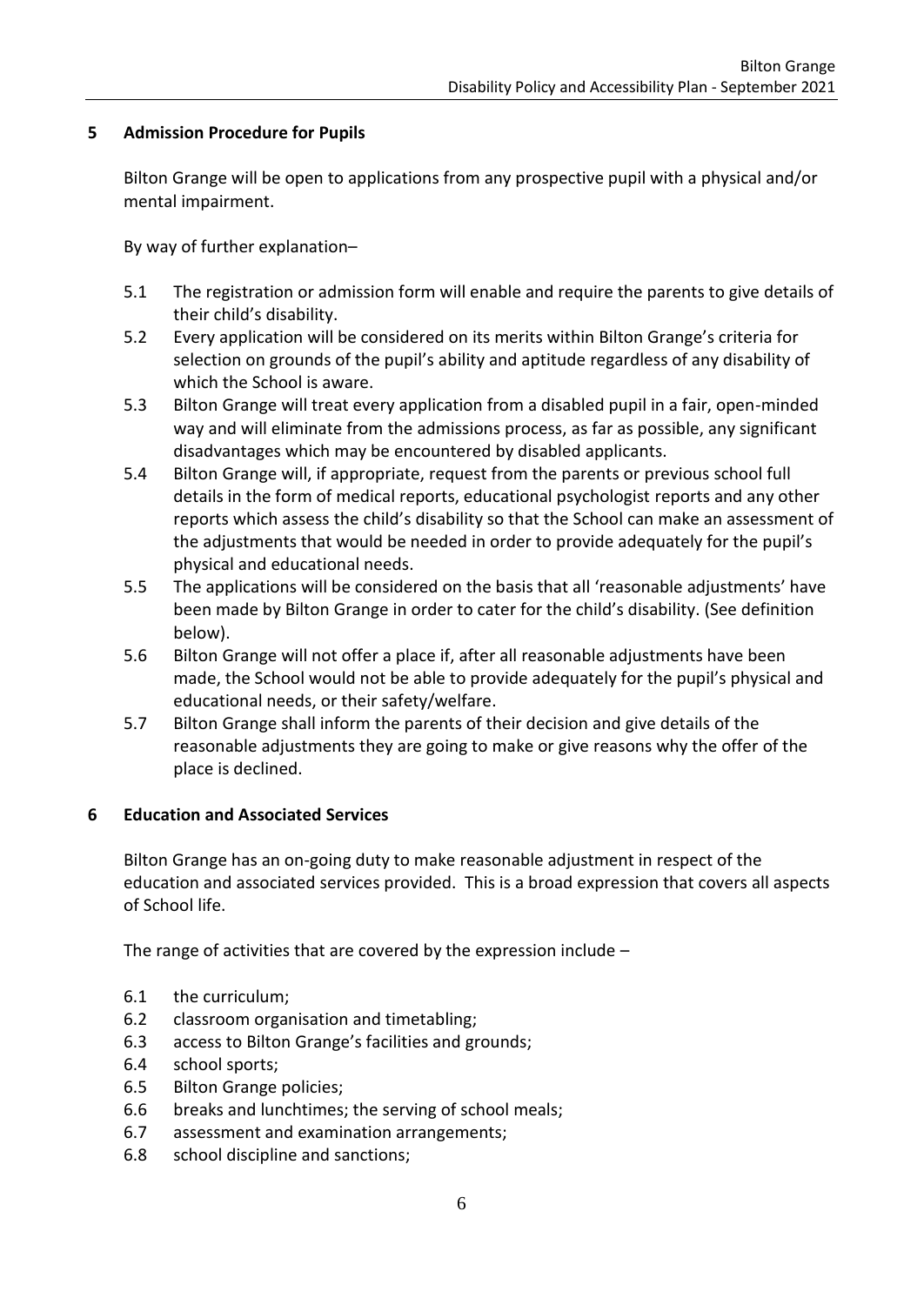- 6.9 exclusion procedures;
- 6.10 school clubs, trips and other activities;
- 6.11 preparation of pupils for the next phase of education; and
- 6.12 pastoral care.

#### **7 Reasonable Adjustments for Pupils**

Bilton Grange is legally required to make 'reasonable adjustments' in order to cater for a child's disability.

Bilton Grange shall inform the Pupils and Parents of the reasonable adjustments that Bilton Grange is legally required to make for that pupil, which may typically include –

- 7.1 Making appropriate arrangements for a child with restricted mobility to attend an interview in an accessible ground floor room.
- 7.2 Allowing extra time for a dyslexic child to complete an entrance exam.
- 7.3 Providing examination papers in larger print for a child with a visual impairment.
- 7.4 Rearranging the timetable, where practicable, to allow a pupil to attend a class in an accessible part of the building.
- 7.5 Arranging, where practicable, accessible sports activities. Working with a wide range of external agencies and professionals to support a child's interaction and integration within the School environment

Bilton Grange is not legally required to make adjustments which include –

- 7.6 Physical alterations such as the provision of a stair-lift or new ground floor facilities, such as classrooms.
- 7.7 Auxiliary aids and services such as a loop for children with hearing aids; large LCD screen computers and disability trained classroom assistants.

#### **8 Disclosure**

Parents will be requested to provide Bilton Grange with copies of the child's latest medical report and any other information regarding the child's disability, or to provide consent for Bilton Grange to obtain that information. Following the offer of a place if it is discovered that Bilton Grange has not received full disclosure of information relating to a child's disability, or where a disability is subsequently diagnosed and Bilton Grange is not able to make reasonable adjustments for those disabilities, the School may withdraw the offer of a place, or ask the parents to withdraw a child who is already a pupil.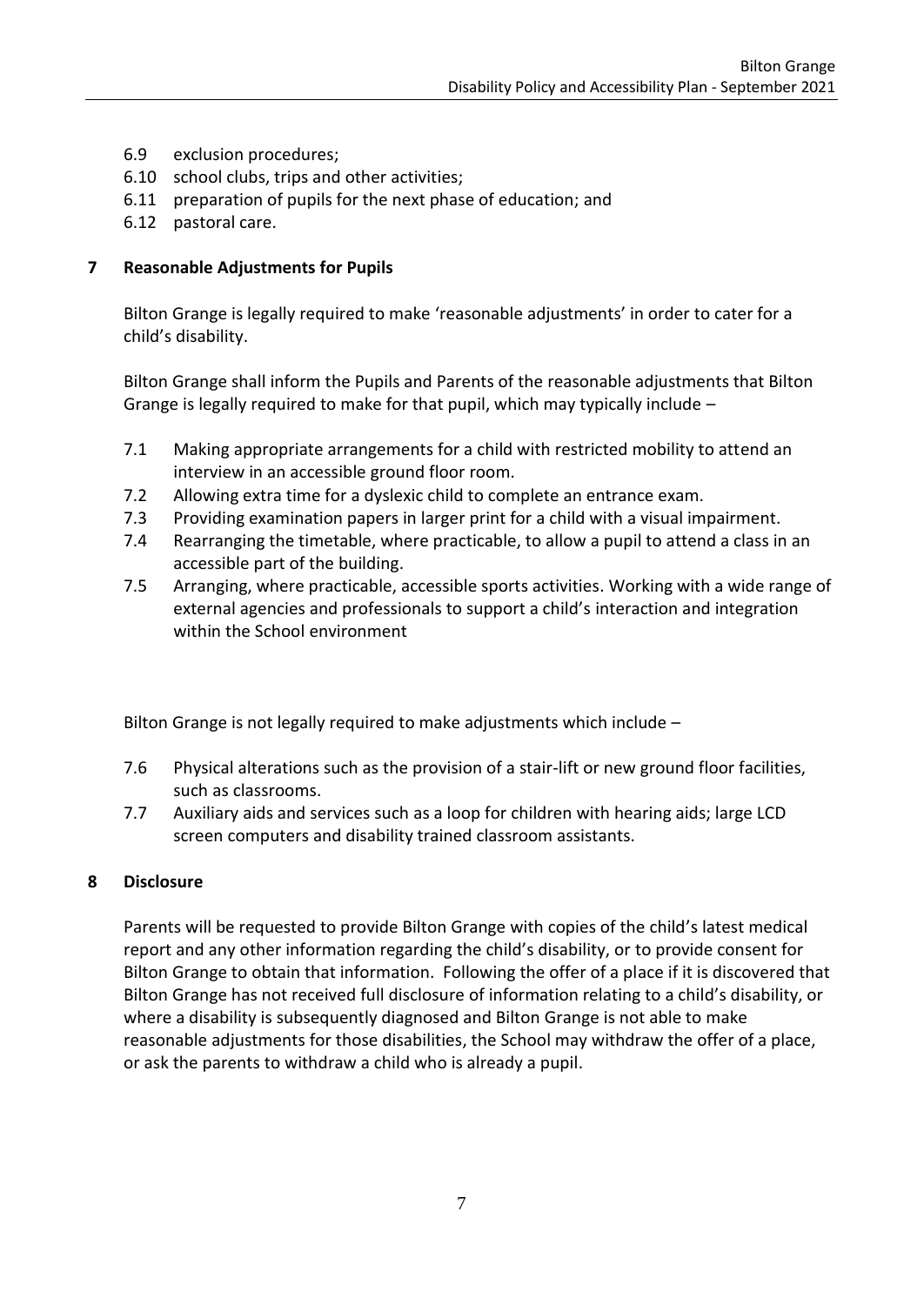#### **9 Appeal Procedure**

Parents may appeal against Bilton Grange's decision not to offer their child a place on the grounds of disability. The request for an appeal must be made as soon as possible and in any event within seven days of the decision being notified to the parents. The Headmaster will advise as to the procedure under which such an appeal will be conducted.

#### **10 Review Procedure**

Bilton Grange may review the place of a pupil already within the School or an offer of a place, at any time, if it has reasonable grounds to believe that the pupil's disability has changed in its nature, or has become significantly more complex or severe. The Headmaster will advise parents of the grounds of such a review and as to the procedure under which it will be conducted.

#### **11 Accessibility Plan**

Bilton Grange has prepared an Accessibility Plan and has already begun to implement that plan. The Accessibility Plan will include consideration of how Bilton Grange proposes to –

- 11.1 increase the extent to which disabled pupils (including those with learning difficulties/disabilities) can participate in Bilton Grange's whole curriculum.
- 11.2 improve the physical environment of Bilton Grange within reason for the purpose of increasing the extent to which disabled pupils are able to take advantage of education and associated services.
- 11.3 make written information accessible in a range of different ways for disabled pupils, where it is provided in writing for pupils who are not disabled.

The Plan will be reviewed every year to ensure that it is up-to-date and covers all aspects of school life as determined under the Act and a revised written plan prepared every three years.

#### **12 Employees**

This Policy should be read in conjunction with the Bilton Grange Recruitment, Selection and Disclosure Policy and Procedures and the Bilton Grange Equal Opportunities Policy.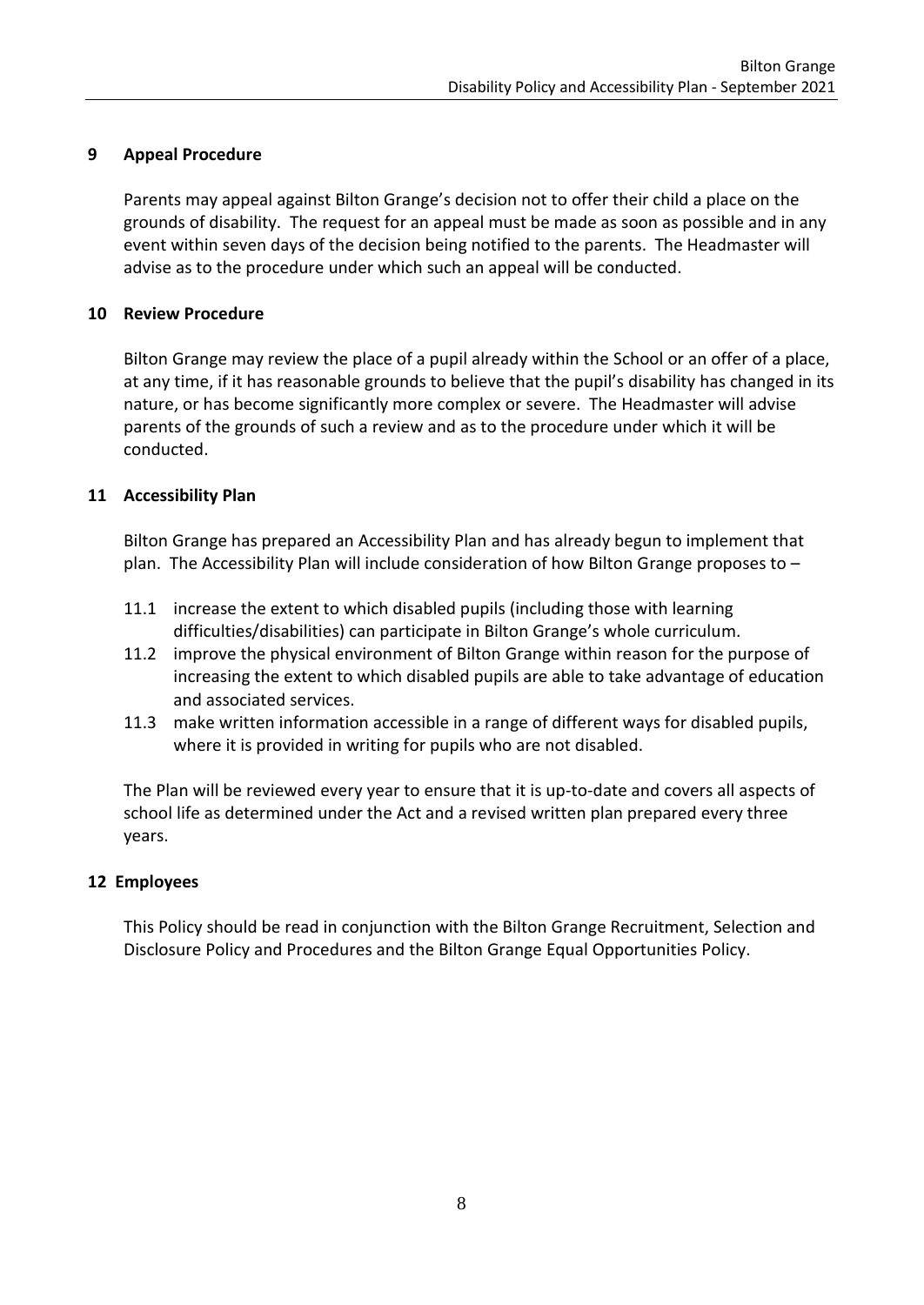# **The Bilton Grange Accessibility Plan 2021- 2024**

# **1. ACCESS TO THE CURRICULUM**

This Plan is to be read in conjunction with the Bilton Grange Learning Development Policy (No 16)

Bilton Grange will take children from a wide range of backgrounds and abilities, but they must be able to access the full academic curriculum in order to get the most out of the Bilton Grange experience. As part of its regard for the welfare of all its pupils Bilton Grange must feel reasonably sure that it will be able to educate and develop each prospective pupil to the best of his or her potential and in line with the general standards achieved by that pupil's peers, so that there is every chance that the pupil will have a complete, happy and successful School career, and emerge a confident, well-educated and wellrounded adult.

Bilton Grange will prepare most pupils for the Common Entrance examinations at age 13. Pupils receiving help from the Learning Development Department staff are still candidates for Common Entrance, though this may be modified. In a few cases, pupils with severe and specific learning difficulties can be catered for on the understanding that they move to an appropriate secondary school without the need to take the Common Entrance exam. Bilton Grange aims to provide pupils with special needs the greatest possible access to a broad and balanced curriculum alongside their peers. This includes those pupils with Educational Health Care Plans and those for whom English is an additional language.

|    | 2021-2024 PROVISION                                                                                                                                                                                                                                                                                                                                                                                                                                | <b>DEVELOPMENT ACTION</b><br><b>AND TIMESCALE</b>                                                                                                                                                   | <b>REVIEW OF</b><br><b>PROGRESS</b> |
|----|----------------------------------------------------------------------------------------------------------------------------------------------------------------------------------------------------------------------------------------------------------------------------------------------------------------------------------------------------------------------------------------------------------------------------------------------------|-----------------------------------------------------------------------------------------------------------------------------------------------------------------------------------------------------|-------------------------------------|
| 1. | Entry assessment of new pupils for learning difficulties                                                                                                                                                                                                                                                                                                                                                                                           | Ongoing review of<br>assessment tools.                                                                                                                                                              |                                     |
|    | Using standardised tests and appropriate diagnostic<br>assessments.                                                                                                                                                                                                                                                                                                                                                                                |                                                                                                                                                                                                     |                                     |
|    | All pupils are invited for a taster day and any pupils who<br>have declared learning difficulties will be requested to<br>share any external assessment reports with the Head of<br>Learning Development/SENCo.<br>Formal standardised assessment are part of the taster day<br>to capture up-to-date, relevant data for new prospective<br>pupils.                                                                                                | Formal programme of<br>assessment established.<br>The success and impact of<br>these will continued to be<br>monitored annually. This is<br>to include assessment of<br>EAL pupils as well as SEND. |                                     |
|    | Pupils with complex needs may have additional 'taster' days<br>with time spent in the Learning Development Department<br>where informal assessments are undertaken. Feedback<br>from staff post-taster day in combination with these<br>assessments and evidence from external assessment<br>reports thus creates a fuller picture of learning difficulties<br>and whether the School feels a prospective pupil can access<br>the full curriculum. |                                                                                                                                                                                                     |                                     |

#### **Providing all pupils with access to the curriculum is an ongoing and continuously improving process. Our plan for the next 3 year period (September 2021 – August 2024) is as follows:**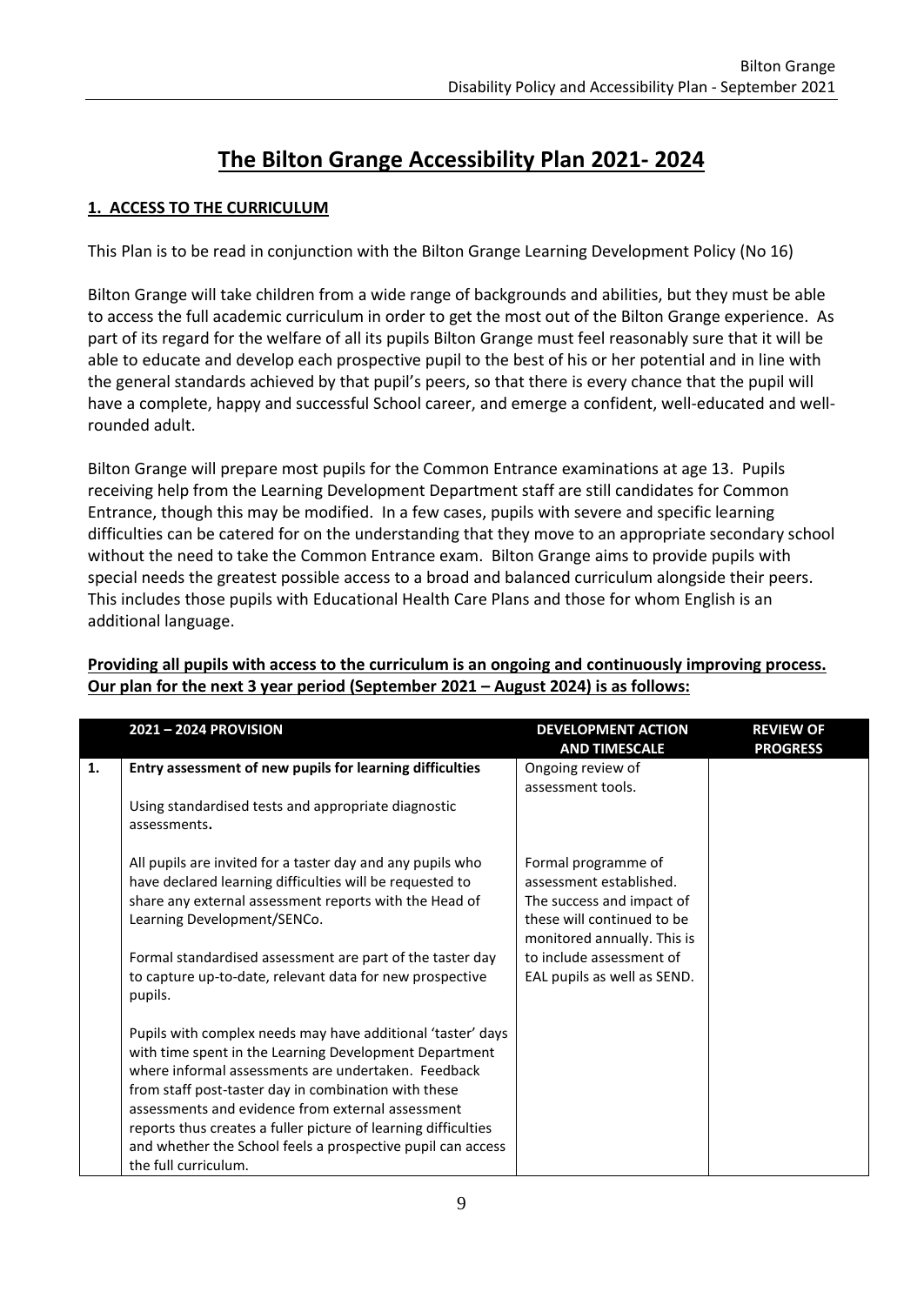Disability Policy and Accessibility Plan - September 2021

|    |                                                                                                                                                                                                                                                                                                                                                                                                                                                                                                                                                                                                                                                                                                    | Disability Policy and Accessibility Pian - September 2021                                                                                                                         |                                     |
|----|----------------------------------------------------------------------------------------------------------------------------------------------------------------------------------------------------------------------------------------------------------------------------------------------------------------------------------------------------------------------------------------------------------------------------------------------------------------------------------------------------------------------------------------------------------------------------------------------------------------------------------------------------------------------------------------------------|-----------------------------------------------------------------------------------------------------------------------------------------------------------------------------------|-------------------------------------|
|    | 2021-2024 PROVISION                                                                                                                                                                                                                                                                                                                                                                                                                                                                                                                                                                                                                                                                                | <b>DEVELOPMENT ACTION</b><br><b>AND TIMESCALE</b>                                                                                                                                 | <b>REVIEW OF</b><br><b>PROGRESS</b> |
|    | Whole school standardised assessment using GL<br>assessment - VR/NVR provides good base-line evidence of<br>ability for EAL learners whilst English and maths measure<br>attainment in these subject areas.<br>In Pre-Prep and Prep all children in Year 1, 3, 5 and 7 are<br>assessed using GL Assessment Dyslexia and Dyscalculia<br>screeners - a diagnostic assessment tool for identifying<br>early signs of dyslexia. Any new children who arrive during<br>are assessed at the start of their term of arrival.<br>LDD pupils who join the non-Latin groups in years 5&6<br>follow at specific Vocabulary Enrichment Programme.<br>Pupils in Year 8 follow a Narrative Enrichment Programme. |                                                                                                                                                                                   |                                     |
|    |                                                                                                                                                                                                                                                                                                                                                                                                                                                                                                                                                                                                                                                                                                    |                                                                                                                                                                                   |                                     |
| 2. | Provision of appropriate additional support<br>Teachers provide high quality first differentiated support in<br>the classroom - as defined by Wave One<br>One to one or small group lessons are provided by the<br>Learning Development Department (LDD) for identified<br>children with SEN                                                                                                                                                                                                                                                                                                                                                                                                       | Continuation of alternative<br>non-language based<br>pathway to Common<br>Entrance for those who<br>find the $11+/13+$<br>curriculum inaccessible.                                |                                     |
|    | Withdrawal from Latin to allow time for additional literacy<br>and maths support for those identified as needing support<br>additional to/different from the regular cohort                                                                                                                                                                                                                                                                                                                                                                                                                                                                                                                        | Non-Latin lessons in their<br>second year so will be<br>formally reviewed as part<br>of the departmental review<br>in July 2022                                                   |                                     |
| 3. | Liaison with outside agencies according to the needs of<br>individual pupils<br>Regular contact with Warwickshire County Council SEND<br>and health team e.g. EP, OT, physio<br>Strong links with independent educational and health<br>professionals who can be called on as recommended by the<br>LDD/Head of Learning Development                                                                                                                                                                                                                                                                                                                                                               | Continue to maintain<br>strong links with external<br>agencies and Local<br>Authority services to<br>support the needs of<br>individual pupils, including<br>pupils with an EHCP. |                                     |
| 4. | Teaching assistant and teacher INSET and other training to<br>cover awareness and support for pupils with specific<br>learning difficulties and / or disabilities<br>September 2021 all teaching staff and teaching assistants to<br>receive INSET training from the Head of Learning<br>Development on the SEN Code of Practise 2015 and how it<br>is implemented throughout the school.<br>Set up a weekly TA meeting to monitor collate feedback<br>from classroom based TA's, and formally record their                                                                                                                                                                                        | Regular updating of<br>teacher's 'toolboxes' of<br>strategies for managing<br>SEN in the classroom                                                                                |                                     |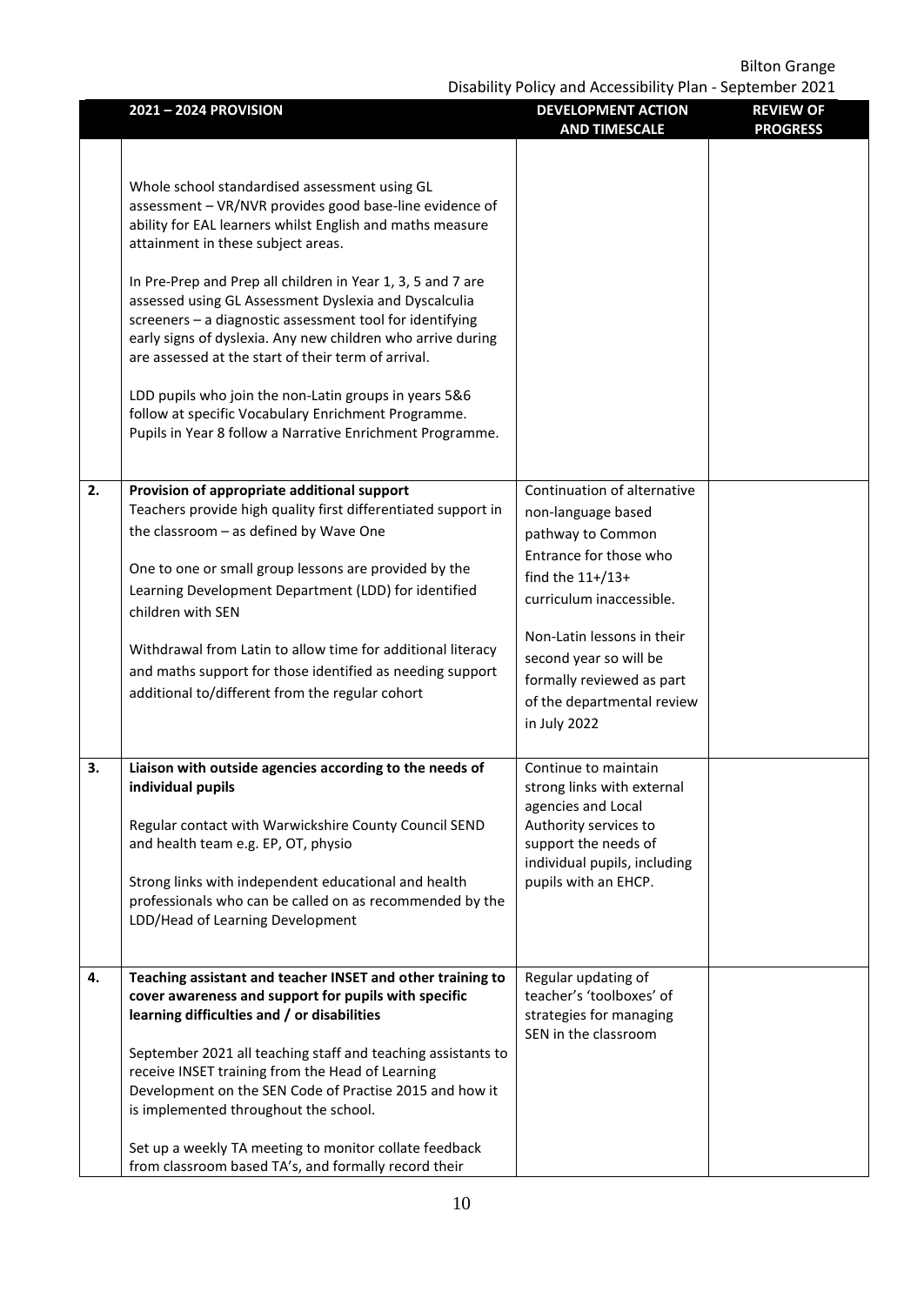Disability Policy and Accessibility Plan - September 2021

|    |                                                                                                                                                                                                                                                                 | Disability I Olicy and Accessibility Fiam September 2021            |                                     |
|----|-----------------------------------------------------------------------------------------------------------------------------------------------------------------------------------------------------------------------------------------------------------------|---------------------------------------------------------------------|-------------------------------------|
|    | 2021-2024 PROVISION                                                                                                                                                                                                                                             | <b>DEVELOPMENT ACTION</b><br><b>AND TIMESCALE</b>                   | <b>REVIEW OF</b><br><b>PROGRESS</b> |
|    | observations.                                                                                                                                                                                                                                                   |                                                                     |                                     |
| 5. | Use technology to provide greater access to the<br>curriculum<br>Annually purchase online site licenses WorkShark and<br>Dyslexia Gold to support literacy skills.<br>Investigate purchasing site licenses for NumberShark to                                   | Appropriate apps and<br>programmes to be<br>investigated by the LDD |                                     |
|    | support Numeracy skills.<br>Ipad being used in Junior classes for dictation/recording<br>purposes.<br>A number of children (<10) use laptops regularly in lessons<br>with a heavy written content (English and history). These                                  |                                                                     |                                     |
|    | children will use their laptops in end of year exams.<br>Explore the text-to-speech within Word to support pupils in<br>the classroom and in examinations.                                                                                                      |                                                                     |                                     |
|    | Explore ReaderPens (September 2021), currently there are<br>two within the Learning Development Department, which<br>scans text and reads it aloud facilitating the user's desire to<br>read independently.                                                     |                                                                     |                                     |
|    | One child (with a EHCP) uses hearing device for hearing<br>amplification or to cut out environmental noise. For the<br>child with a EHCP, Classroom accoustics to be reviewed<br>annually by Warwickshire County Council IDS Lead<br>Professional Hearing Team. |                                                                     |                                     |

#### **2. PROVISION OF INFORMATION**

The improvement of the delivery of information to disabled pupils is, similarly, an ongoing process and, in part, in response to specific needs as and when they arise. Our 3 year plan is as follows:

|    | <b>2021 - 2024 PROVISION</b>                                                                                                                                                                                                                                                                                                                                                                                                                                                                                                              | <b>DEVELOPMENT ACTION</b><br><b>AND TIMESCALE</b>                                                                                                                                                            | <b>REVIEW OF</b><br><b>PROGRESS</b> |
|----|-------------------------------------------------------------------------------------------------------------------------------------------------------------------------------------------------------------------------------------------------------------------------------------------------------------------------------------------------------------------------------------------------------------------------------------------------------------------------------------------------------------------------------------------|--------------------------------------------------------------------------------------------------------------------------------------------------------------------------------------------------------------|-------------------------------------|
| 1. | Provision of information / work for pupils unable to<br>attend school<br>Decisions to send work via email or parent pick up are<br>taken in conjunction with advice from Assistant Head -<br>Pastoral and potentially outside agencies, e.g. Ill Health<br>Team. This is usually after a period of absence of two<br>weeks or more.<br>Most pupils who are ill for a period of time will have work<br>sent home via email, by parent collection or pupils can<br>access 'live' lessons streamed from the classroom on<br>Microsoft Teams. | Continue to implement<br>procedure. Work with<br>Assistant Head – Academic<br>and (where appropriate) Ill<br>Health Team to establish<br>regular completion of work<br>for pupils unable to attend<br>school |                                     |
|    |                                                                                                                                                                                                                                                                                                                                                                                                                                                                                                                                           |                                                                                                                                                                                                              |                                     |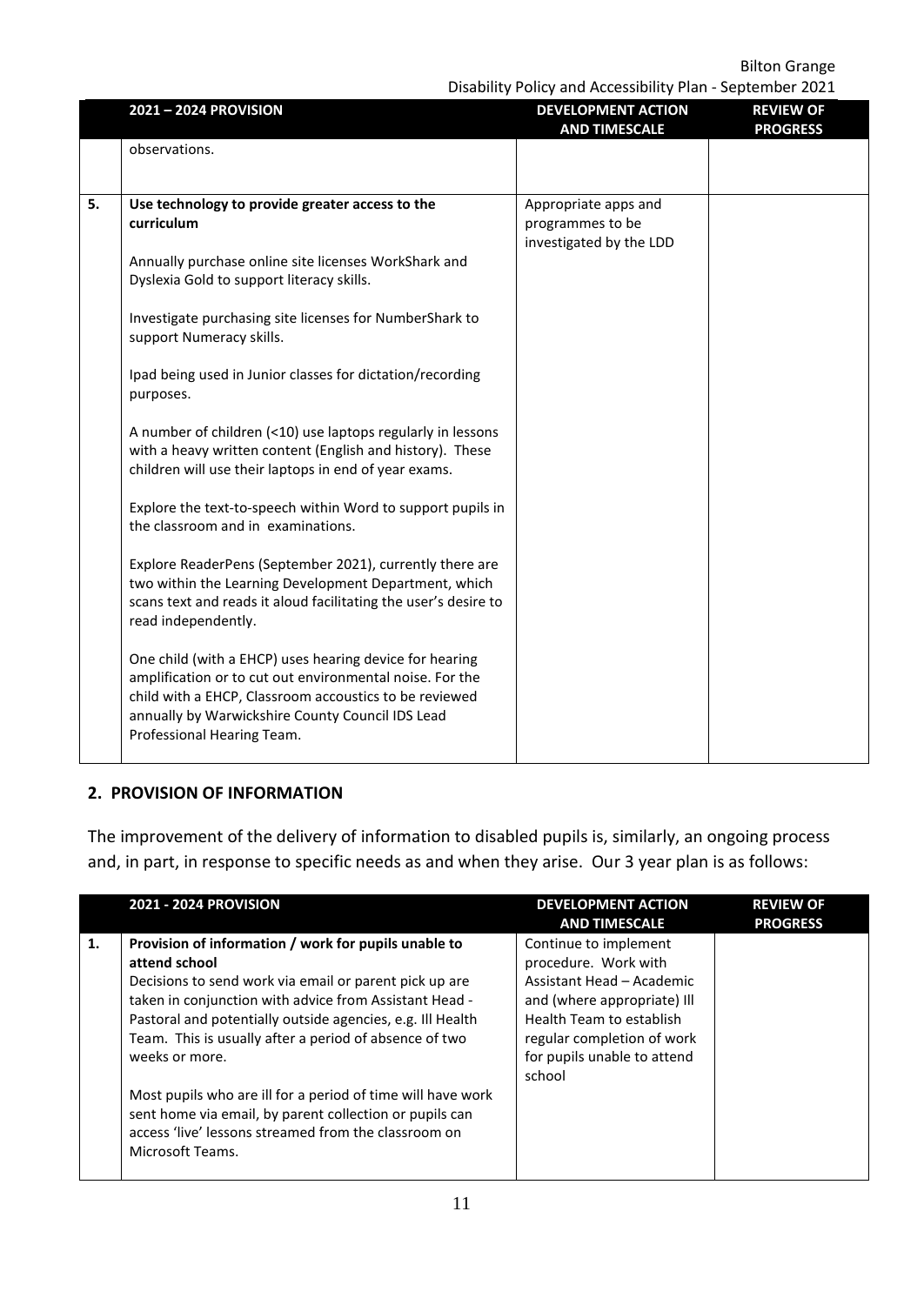Disability Policy and Accessibility Plan - September 2021

|    | <b>2021 - 2024 PROVISION</b>                                                                                                                                      | <b>DEVELOPMENT ACTION</b><br><b>AND TIMESCALE</b>                                                          | <b>REVIEW OF</b><br><b>PROGRESS</b> |
|----|-------------------------------------------------------------------------------------------------------------------------------------------------------------------|------------------------------------------------------------------------------------------------------------|-------------------------------------|
|    | The School has connections with the III Health Team and<br>can provide MTPs when requested to support their<br>teachers in the teaching of the School curriculum. |                                                                                                            |                                     |
| 2. | Use technology to assist in the provision of information as<br>required                                                                                           | Explore alternative methods<br>of sharing work with<br>children and parents on<br>school website/intranet. |                                     |

# **3. PHYSICAL ENVIRONMENT**

The improvement of physical access to the Bilton Grange site is an ongoing process. As the main School Building is Grade 2\* listed the alterations that can be made are severely restricted. None the less as the plan below for the 2021-2024 period illustrates good progress is being made and is further planned.

|    | 2021-2024 PROVISION                                                                                                      | <b>DEVELOPMENT ACTION</b><br><b>AND TIMESCALE</b>                                                                                                  | <b>ANNUAL REVIEW OF</b><br><b>PROGRESS</b>                                                                                                                                                                 |
|----|--------------------------------------------------------------------------------------------------------------------------|----------------------------------------------------------------------------------------------------------------------------------------------------|------------------------------------------------------------------------------------------------------------------------------------------------------------------------------------------------------------|
| 1. | Install ramps and other aids as and when required to<br>increase building access                                         | lon-going<br>investigate the feasibility of<br>Installing ramps.                                                                                   | Ongoing on a project<br>basis.<br>Ramped access is now<br>provided to the Pre Prep<br>and level Access is<br>available to the Prep<br>School                                                               |
| 2. | <b>Availability of Disabled Toilets and Wash Facilities</b>                                                              | Ongoing<br>Investigate the feasibility of<br>installing disabled facilities                                                                        | 2021 - Disabled WC<br>provided to Pre Prep.<br>2022 - Disabled WC<br>planned for Prep School<br>2022                                                                                                       |
| 3. | Reconfigure timetable / location of classes to<br>accommodate, for a short period of time, a<br>wheelchair bound pupil   | To be investigated on a<br>case-by-case basis.                                                                                                     |                                                                                                                                                                                                            |
| 4. | Consider and provide, as far as possible, for disabled<br>access in all new developments or new buildings on<br>the site | Ongoing<br>Ensure disabled facilities<br>that are compliant with Part<br>M of the Building<br>regulations are installed on<br>all new developments | Projects in design include.<br>2021- Pre prep Disabled<br>WC Installed<br>New Boarding House<br>(2024)<br><b>New Changing Rooms</b><br>(2023) which will also<br>resolve stepped access to<br>Sport Centre |
| 5. | Accessibility to boarding accommodation. No current<br>accessibility to upper floors for those in wheelchairs.           | Current boarding<br>accommodation is not<br>accessible. Plans being                                                                                | New House under<br>development for 2024.                                                                                                                                                                   |